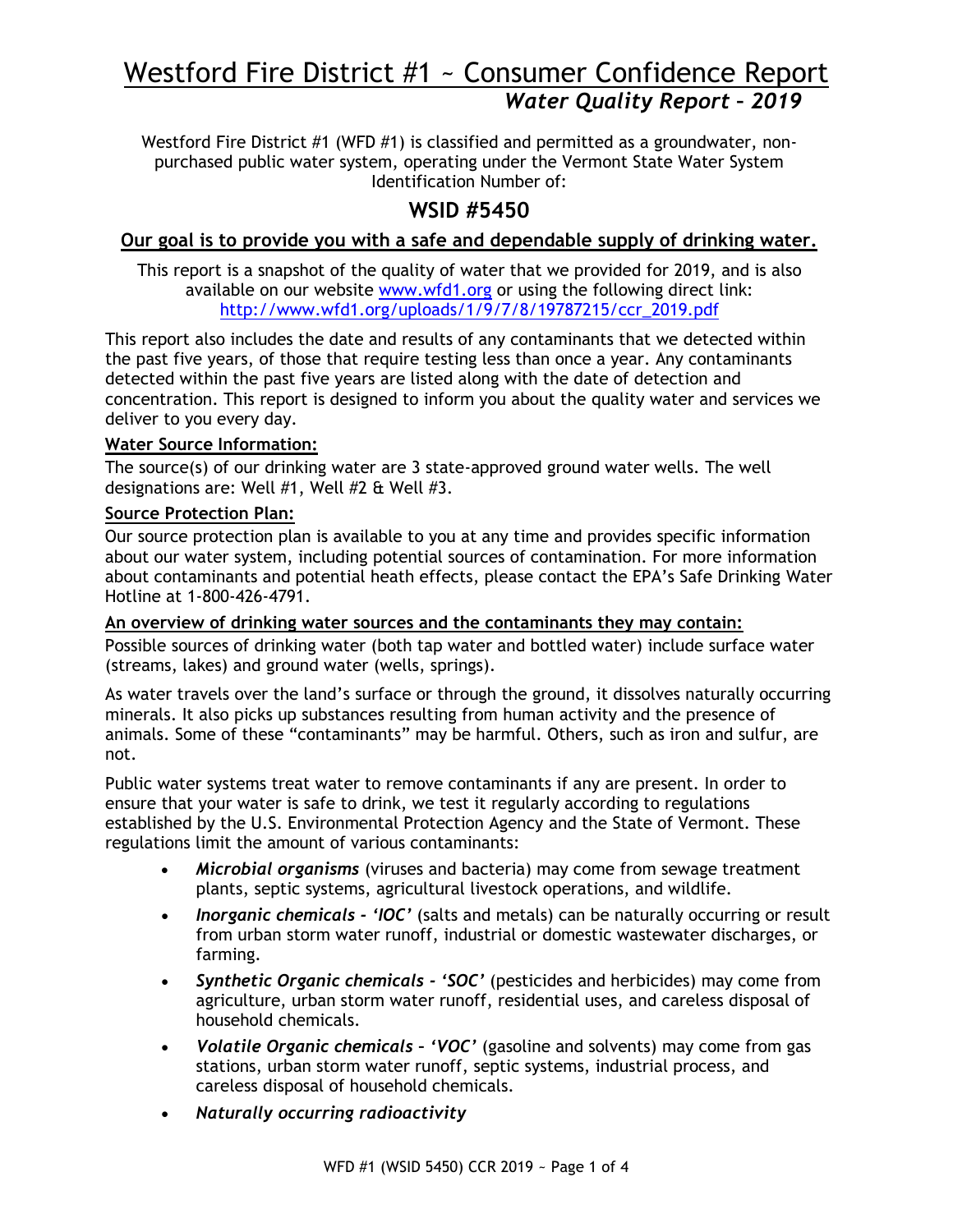# WATER QUALITY DATA

## **Terms and Abbreviations:**

In the following tables you may find terms you might not be familiar with. To help you better understand these terms we have provided the following definitions:

**Maximum Contamination Level Goal (MCLG):** The level of a contaminant in drinking water below which there is no known or expected risk to health. MCLG's allow for a margin of safety.

**Maximum Contamination Level (MCL):** The highest level of a contaminant that is allowed in drinking water. MCL's are set as close to the MCLG's as feasible using the best available treatment.

**Maximum Residual Disinfectant Level Goal (MRDLG):** The level of a drinking water disinfectant below which there is no known or expected risk to health. MRDLG's do not reflect the benefits of disinfectants in controlling microbial contaminants.

**Maximum Residual Disinfectant Level (MRDL):** The highest level of a disinfectant allowed in drinking water. Addition a disinfectant may help control microbial contaminants.

**Action Level:** The concentration of a contaminant, which, if exceeded, triggers treatment or other requirements, which a water system must follow.

**Level 1 Assessment:** A level 1 Assessment is a study of the water system to identify potential problems and determine (if possible) why total coliform bacteria have been found in our water system.

**Level 2 Assessment:** A Level 2 Assessment is a very detailed study of the water system to identify potential problems and determine (if possible) why an E. coli MCL violation has occurred and/or why total coliform bacteria have been found in our water system on multiple occasions.

**90th Percentile:** Ninety percent of the samples are below the action level. (Nine of ten sites sampled were at or below this level).

**Treatment Technique (TT):** A process aimed to reduce the level of a contaminant in drinking water.

**Parts per million (ppm) or Milligrams per liter (mg/l):** (one penny in ten thousand dollars)

**Parts per billion (ppb) or Micrograms per liter (µg/l):** (one penny in ten million dollars)

**Picocuries per liter (pCi/L):** a measure of radioactivity in water

**Nephelometric Turbidity Unit (NTU):** NTU is a measure of the clarity of water. Turbidity in excess of 5 NTU is just noticeable to an average person.

**Locational Running Annual Average (LRAA):** The average of sample analytical results for samples taken at a particular monitoring location during four consecutive calendar quarters.

**Running Annual Average (RAA):** Annual Level of Disinfection By-products (i.e. chlorination)

**N/A:** Not applicable

The table(s) below lists all the drinking water contaminants that were detected during the 2019 calendar year. It also includes the date and results of any contaminants that we detected within the past five years, of those which require testing less than once a year. The presence of these contaminants in the water does not necessarily show that our water poses a health risk.

## **Violation(s) that occurred during Calendar Year 2019**

| Type                 | Category | Analyte | <b>Compliance Period</b> |  |  |  |  |  |
|----------------------|----------|---------|--------------------------|--|--|--|--|--|
| <b>No Violations</b> |          |         |                          |  |  |  |  |  |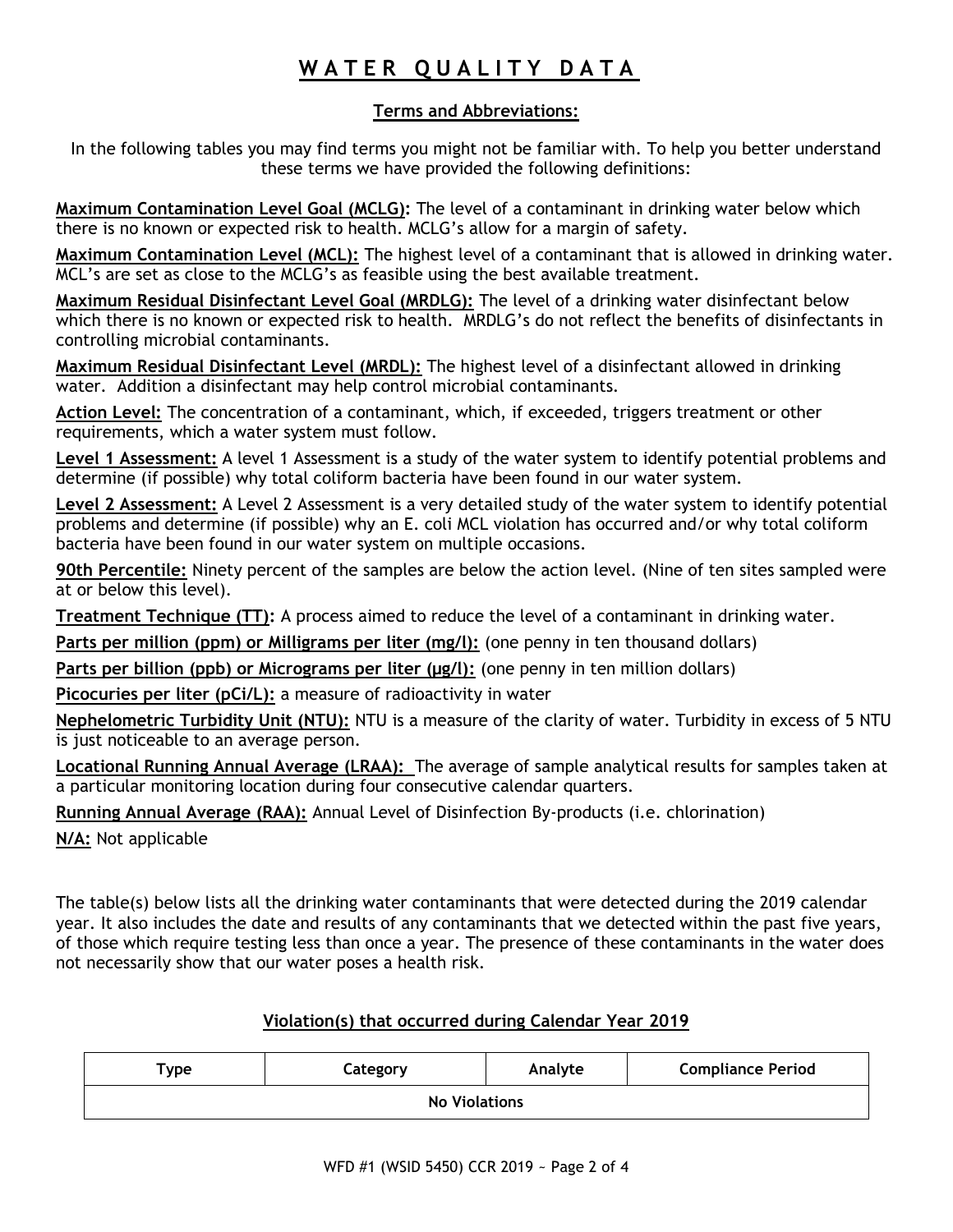## **WATER QUALITY DATA - Level of Detected Contaminants**

| Microbiological                               | Result | <b>MCL</b> | <b>MCLG</b> | <b>Typical Source</b> |  |  |  |  |  |
|-----------------------------------------------|--------|------------|-------------|-----------------------|--|--|--|--|--|
| No Detected Results During Calendar Year 2019 |        |            |             |                       |  |  |  |  |  |

| Chemical<br>Contaminant | Collection<br>Date | <b>Highest</b><br>Value | Range   | Unit | <b>MCL</b> | <b>MCLG</b> | Likely source of detected contaminant                                                              |
|-------------------------|--------------------|-------------------------|---------|------|------------|-------------|----------------------------------------------------------------------------------------------------|
| Nitrate                 | 03/27/2019         | .09                     | .09-.09 | ppm  | 10         | 10          | Runoff from fertilizer use; leaching from<br>septic tanks, sewage; erosion of natural<br>deposits. |

| <b>Radionuclides</b>   | <b>Collection</b><br>Date | <b>Highest</b><br>Value | Range       | Unit  | <b>MCL</b> | <b>MCLG</b> | Likely source of detected<br>contaminant |
|------------------------|---------------------------|-------------------------|-------------|-------|------------|-------------|------------------------------------------|
| <b>Combined Radium</b> | 03/25/2014                | 0.809                   | 0.809-0.809 | pCi/L |            | 0           | Erosion of natural deposits              |
| Gross Alpha            | 03/29/2017                | 0.986                   | 0.986-0.986 | DCi/L | 15         | 0           | Erosion of natural deposits              |
| Radium - 226           | 03/25/2014                | 0.322                   | 0.322-0.322 | pCi/L |            | 0           | Erosion of natural deposits              |
| Radium - 228           | 03/25/2014                | 0.487                   | 0.487-0.487 | pCi/L |            | 0           | Erosion of natural deposits              |

| <b>Disinfection</b><br><b>Residual</b> | Monitoring<br>Period | <b>RAA</b> | Range       | Unit | <b>MRDL</b> | <b>MRDLG</b> | <b>Typical Source</b>                 |
|----------------------------------------|----------------------|------------|-------------|------|-------------|--------------|---------------------------------------|
| Chlorine                               | 2019                 | 0.233      | 0.200-0.290 | mg/l | 4.0         | 4.0          | Water additive to control<br>microbes |

| <b>Disinfection</b><br><b>By-Products</b> | Collection<br>Year | <b>Highest</b><br>.RAA | <b>RAA</b> | Range       | Unit | <b>MCL</b> | <b>MCLG</b> | Likely source of detected<br>contaminant     |
|-------------------------------------------|--------------------|------------------------|------------|-------------|------|------------|-------------|----------------------------------------------|
| Total<br><b>Trihalomethanes</b>           | 2018               |                        | N/A        | $3.0 - 3.0$ | ppb  | 80         |             | By-product of drinking water<br>chlorination |

| Lead ${\tt \hat{a}}$<br>Copper | Collection<br>Year | 90 <sup>th</sup><br>Percentile | Range              | <b>Action</b><br>Level | No. of Sites<br><b>Exceeding</b><br><b>Action Level</b> | Likely source of detected<br>contaminant                                                                     |
|--------------------------------|--------------------|--------------------------------|--------------------|------------------------|---------------------------------------------------------|--------------------------------------------------------------------------------------------------------------|
| Copper                         | 2019               | 0.068                          | $0.044 -$<br>0.069 | 1.3                    | 0                                                       | Corrosion of household plumbing<br>systems; Erosion of natural deposits;<br>Leaching from wood preservatives |
| Lead                           | 2019               | 1.8                            | $0 - 2.4$          | 15                     | 0                                                       | Corrosion of household plumbing<br>systems; Erosion of natural deposits                                      |

### **Health Information Regarding Lead:**

If present, elevated levels of lead can cause serious health problems, especially for pregnant women and young children. Lead in drinking water is primarily from materials and components associated with service lines and home plumbing. Westford Fire District #1 is responsible for providing high quality drinking water, but cannot control the variety of materials used in household plumbing components. When your water has been sitting for several hours, you can minimize the potential for lead exposure by flushing your tap for 30 seconds to 2 minutes before using water for drinking or cooking. If you are concerned about lead in your drinking water, you may wish to have your water tested. Information on lead in drinking water, testing methods, and steps you can take to minimize exposure is available from the Safe Drinking Water Hotline (1-800-426-4791). or at <http://www.epa.gov/safewater/lead>